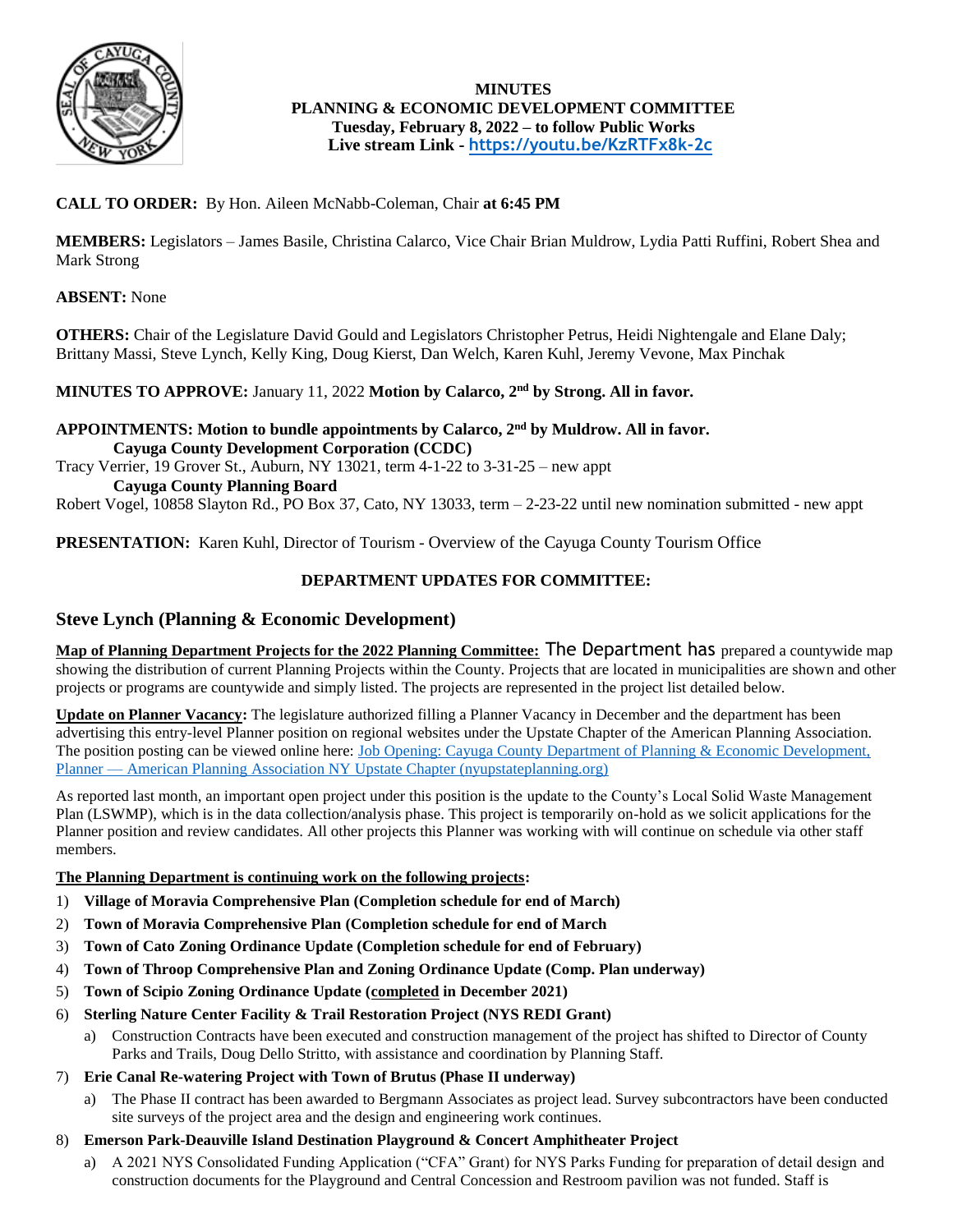scheduling a site meeting with the (new) state parks grant representative to review the grant and opportunities for resubmission or the realignment of our Emerson Park grant submissions.

### 9) **Owasco Flats Phase II Wetland Basin Construction (Monitoring and Site Management)**

a) Annual reports were submitted 12/21 to NYSDEC Fisheries Bureau and the Monitoring Section of the U.S. Army Corp of Engineers as required under the project's construction permits. Project construction is complete and the department is working with the NYSDOT and NYSDEC to finalize access to the project site for routine monitoring and site management.

### 10) **Finalizing & Closing NYS Clean Energy Communities Grant Program Projects (Jail Lighting)**

- a) The Jail Lighting Project (budget of ~\$90K 100% grant funded) is being managed by the Supervisor of Buildings & Grounds under Gary Duckett. All lighting/electrical equipment have finally been received (supply chain delays) and the local electrical contractor is coordinating the final installations with facility staff. When the project is complete, the Planning Department will draw down the final grant reimbursements and close of this project**.**
- 11) **Cayuga County Local Solid Waste Management Plan Update (project temporarily paused due to Planner vacancy as noted above)**
- 12) **Town of Victory Ag & Farmland Protection Plan (Plan is completed at the Town level and has been submitted to NYS Ag & Markets for final review and approval)**

### 13) **Town of Conquest Comprehensive Plan.**

a) Work began in late 2021 and is continuing though this first quarter. The Community Survey has yielded about 100-responses (about 11% response rate) and the survey term has been extended through February to capture additional community input. The next Steering Committee meeting is Tuesday, February  $8<sup>th</sup>$  at 7PM at the Town offices.

### 14) **Fair Haven-Sterling Local Waterfront Revitalization Plan**

a) Monthly Steering Committee meetings facilitated by project staff are scheduled for every fourth Wednesday of the month. The next Steering Committee Meeting is Wednesday, February 23. The project website has additional background on the project: [Home | lwrp \(sterlingfairhaven.wixsite.com\)](https://sterlingfairhaven.wixsite.com/lwrp)

### 15) **Village of Cayuga Local Waterfront Revitalization Plan**

a) The next Steering Committee meeting is scheduled for Wednesday, February 8<sup>th</sup> at 7PM at the Village Offices. The project website has additional background and information: [Home | Cayuga LWRP \(villageofcayuga.wixsite.com\)](https://villageofcayuga.wixsite.com/lwrp)

### 16) **Cayuga County Planning Board Training Series (ongoing)**

a) The Planning Department annual Planning Board Training Series provides several opportunities throughout the year for local Planning and Zoning Board members to receive their required 4-hours or annual training. Registration is online and easy. The next training session topic is Conducting Site Plan Review and is scheduled for March 16, 2022 at 7:00 PM at Cayuga-Onondaga BOCES.

#### 17) **Owasco Lake Watershed Nine-Element Plan (nearing completion - 2022)**

- a) The 9E Plan is nearing completion. The final draft plan, with recommendations for action, will be ready for public review and presentation in March. A public meeting will be scheduled where the project consultants will present the findings and recommendations of the Plan.
- 18) **Department Staff are on the Steering Committee for City of Auburn Drinking Water Source Protection Plan for Owasco Lake (City of Auburn 2021 Grant)**
	- Steve Lynch and Michele Wunderlich represent the Planning Department on the Citizens Advisory Group (CAG) for this City of Auburn water protection project. The 3<sup>rd</sup> CAG meeting was held Wednesday, January  $26<sup>th</sup>$  and the next CAG meeting will be scheduled for February.

#### 19) **Staff to Cayuga County Water Quality Management Agency (WQMA; ongoing)**

20) **Management and Administration of Cayuga County's Finger Lakes-Lake Ontario Watershed Protection Alliance (FLLOWPA) Grant Program (ongoing)**

# 21) **2022 Household Hazardous Waste Program Event Planning**

a) A public Request for Bids for an HHW Services Vendor was circulated on January 23<sup>rd</sup> and service/fee proposals are due February 23<sup>rd</sup>. The annual HHW collection event is tentatively scheduled for October 15, 2022.

#### 22) **Planning Department Work with Health Department Planning**

- 23) **Cayuga County Farmland Purchase of Development Rights Program Pre-Applications**
	- a) Planning staff received and profiled/reviewed twelve (12) pre-applications from County Farms during November and December 2021. Collectively these farms represent ~3500 acres of Cayuga county farmland seeking permanent protection under the state PDR program. The County Ag & Farmland Protection Board meet in January to review the farm profiles and preliminary ranking, and motioned to have staff forward all 12 pre-applicant to project partners at New York Agricultural Land Trust (NYALT) for consideration in the next state funding round for PDR when announced.
- 24) **Steering Committee for New York State "Coastal Lakeshore Economy and Resiliency" Plan (nearing completion)**
- 25) **Sanctuary Advisory Committee for NOAA Lake Ontario National Marine Sanctuary (ongoing)**
- 26) **Advisory Committee for NYS Reimagine the Canals project at Cayuga Lake Lock #1 (Cayuga Whitewater Park Project – recently started).**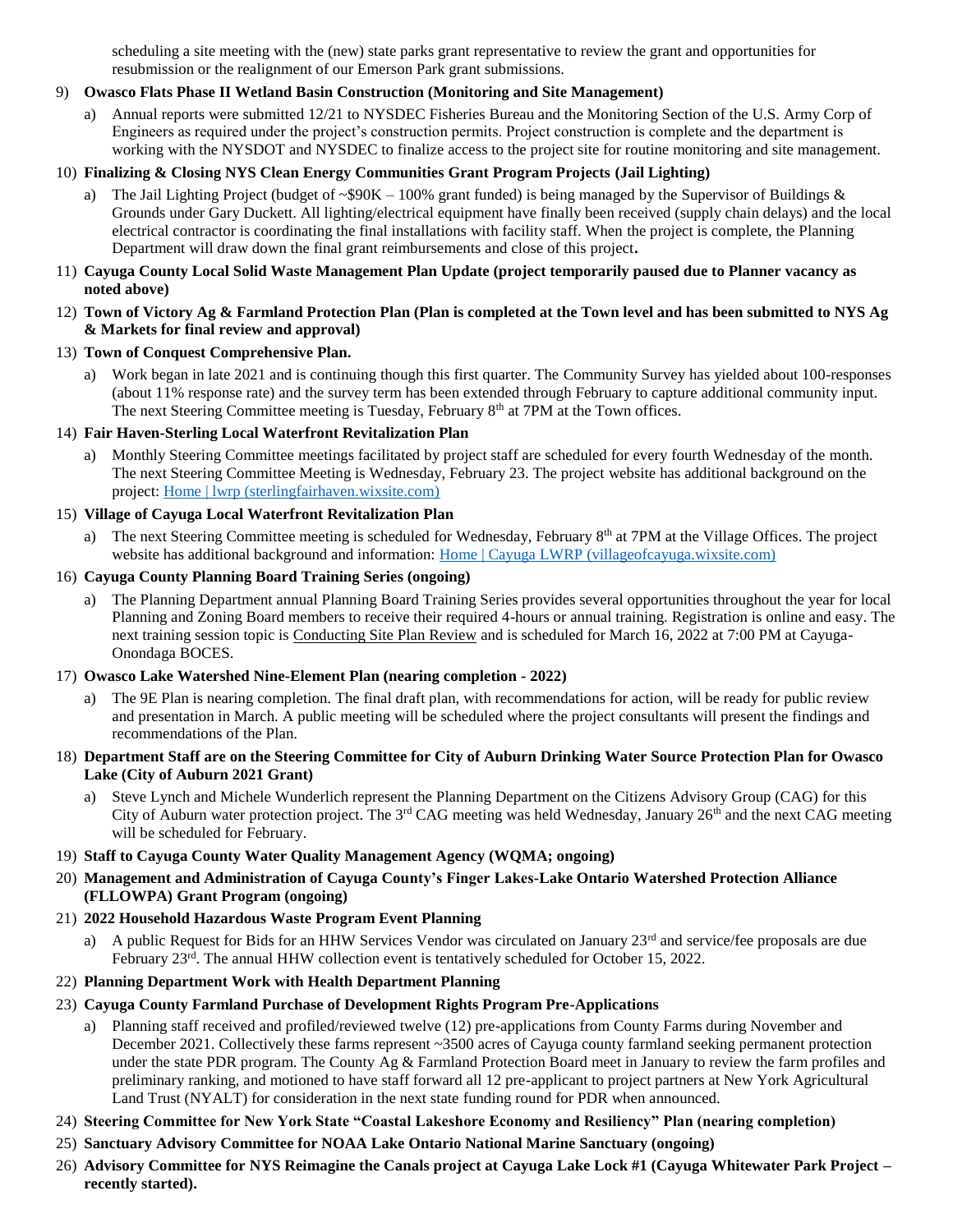# **Kelly King (Employment & Training) –**

# **Career Services**

- o 114 customers served in person this month
- o Virtual appointments and services continue by request and as needed
- o Resource Room hours adjusted due to staff shortages and time availability

### **DSS Program Update (JOBS Program)**

- o 124 DSS/JOBS customers served this month (Family Assistance, Safety Net, and Non-Employable)
- o 69 Active DSS employable job seekers
- o 55 new DSS employment plans developed (6 FA; 4 SN; 45 NE)
- o 2 Job Readiness Classes/Trainings administered weekly in person
- o Workshops this month: Interview Preparation, Time Management in the Workplace, Problem Solving and Decision Making, Job Searching during a Pandemic, and Common Interview Questions
- o 64 new DSS referrals to E&T per JOBS contract (11 SN; 9 FA; 44 NE)

### **WIOA/TAA ITAs (Adults, Dislocated Worker, Youth, TAA)**

- o 11 customers enrolled in training ITA (Individual Training Account) (3 DW, 5 AD, 1 TAA, 2 Youth)
- o 3 LPN Cayuga Onondaga BOCES
- o 1 LPN Wayne Finger Lakes BOCES
- o 2 CDL A Cayuga Onondaga BOCES
- o 2 CASAC-T Cayuga Community College
- o 1 Culinary Arts Cayuga Onondaga BOCES (TAA)
- o 2 Welding (OCM BOCES)

### **Youth Program**

- o 5 youth enrolled in Paid Work Experience Program (2 WIOA;3 FFFS)
- o 2 youth enrolled in ITA training (Welding OCM BOCES) (WIOA)
- o Youth outreach development (Cayuga County Probation; Cayuga County Foster Care Unit, Port Byron & Red Creek School District)- 2022 goal to increase overall participation, increase new work sites, and improve curriculum for the academic component of the WIOA Youth Program
- o Learning plan and academic curriculum development (Job Readiness, Soft Skills, Financial Literacy, Academics (Basic Skills and Literacy)
- o WIOA Work Experience Policy update and revisions (to be voted on at March WDB Meeting)

# **Business Services**

- o 256 new Job Orders listed with the New York State Department of Labor/matching/referrals provided
- o Support provided to local business with posting job orders, marketing, and using O-Net Online
- o Retail, Manufacturing, and Healthcare showing the most need based on Job Order listings
- o Exploring "reverse job fair" concept
- o OJT promotion and outreach- 2022 goal to increase OJT opportunities and employer engagement in Cayuga County
- o Collaboration with Peregrine Health for HHA- potential customized training opportunity

# **Additional Updates:**

- o Three E&T Staff (including myself) successfully participated and completed a Youth Team Event for the last 6 months through NYS Department of Labor and in collaboration with other Workforce Development areas throughout the Region
- o Staff development and training- In house cross training and monthly program review and analysis
- o Skill America Training and Certification**-** pilot cohort through NYATEP (New York Association of Training and Employment Professionals) Start date is 2/14/22 and graduation ceremony is 5/13/22

# **Danielle Szabo (CEDA) –**

- o Metric Snapshot through January 19, 2022 :
	- o Existing businesses assisted: 15
	- o Entrepreneurs assisted: 7
	- o See supplemental document for additional metrics and economic indicators.
- o The NYSEDC Economic Development Conference scheduled for January 18-20 has been postponed til February 28 & March 1. Ms. Szabo and the new Business Development Specialist will attend the conference in Albany. Sessions included updates on economic trends and the state budget, workforce development, site selection trends, economic gardening, and IDA operations.
- o CCIDA submitted an EDA application for phase II of the sewer district project in the Aurelius Industrial Park. The grant award would fund a new 10-inch sewer force main totaling in length of 4,250sqft. CCIDA hopes to receive an award decision from EDA by end of March.
- Cayuga Milk Ingredients attended the January CCIDA meeting to give an update on the company's expansion plans.
- o CEDA has hired a new Small Business Development Specialist. Julia Foster is expected to start at the organization on February 7<sup>th</sup>.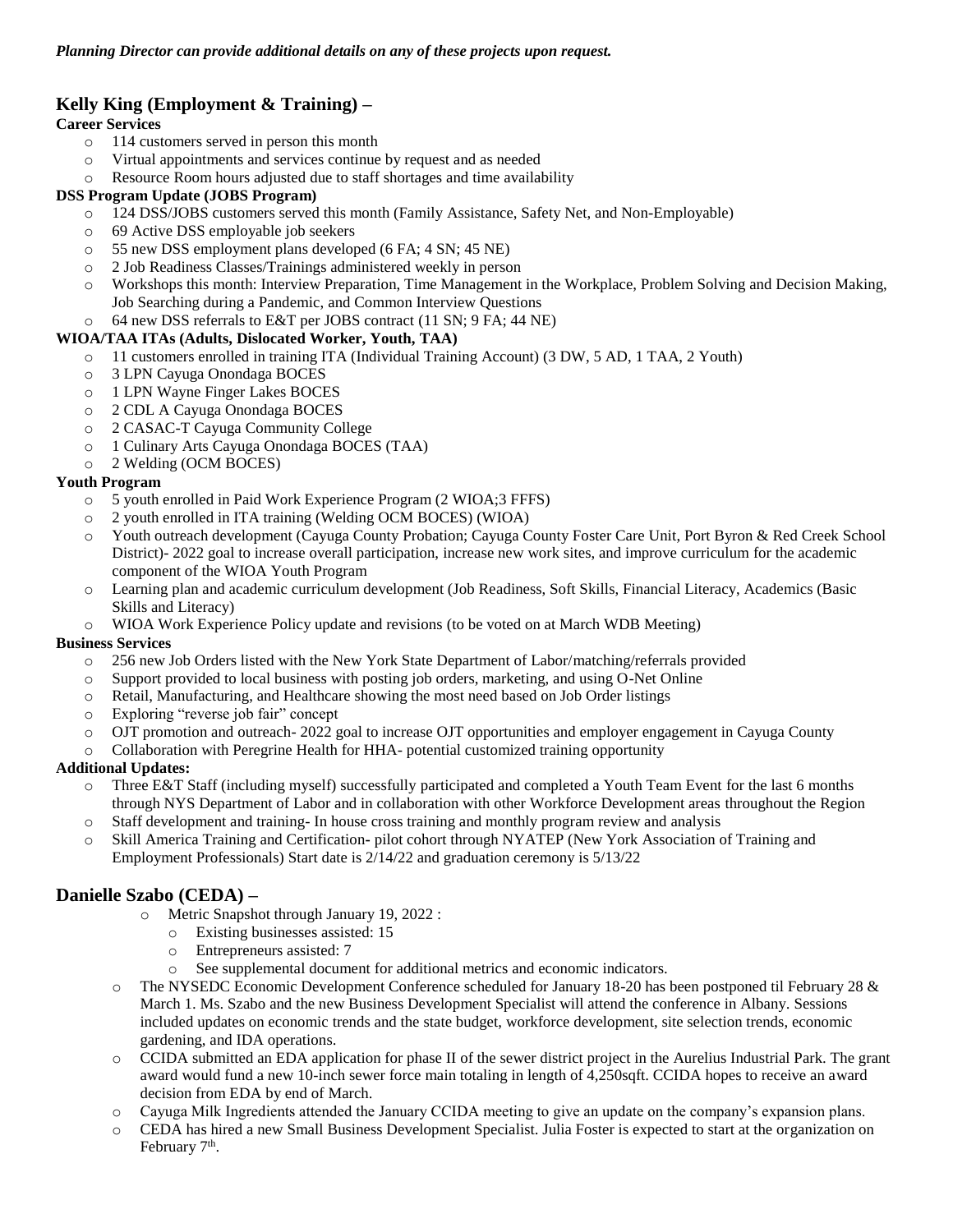- o Early February CEDA will launch information sessions and application process for the Auburn Small Business Support Program (ASBSP). The amount of each small business support grant under the ASBSP shall range from a minimum of \$20,000 up to a maximum of \$40,000.
- o CEDA has renewed its Cayuga County Shop Local campaign contract with Finger Lakes Radio Group. The radio campaign will run from throughout 2022.

# **Doug Kierst (Soil & Water Conservation District)**

# AGRICULTURAL TECHNICAL ASSISTANCE:

- Cayuga SWCD Staff continue to process Soil Group Worksheets for Agricultural Assessments, in preparation for the Town Assessors March 1, 2022 deadline. Agricultural properties in all the towns, and even the City of Auburn, are required to have a current soil group worksheet in order to qualify for an agricultural exemption.
- Cayuga SWCD Staff are working with several landowners on farm plan updates and reviews.
- Cayuga SWCD Staff have been busy working on project planning with farms in preparation for the upcoming 2022 construction implementation season. Several projects are expected to go out to bid later this winter.

# NON-AGRICULTURAL & MUNICIPAL TECHNICAL ASSISTANCE:

- Cayuga SWCD Staff, working alongside the Town of Locke Highway Department, to complete emergency stream restoration work on Hemlock Creek.
- Cayuga SWCD Staff continued the process of evaluating culverts throughout portions of the Owasco Lake Watershed utilizing the North Atlantic Aquatic Connectivity Collaborative (NAACC) protocol.
- Cayuga SWCD Staff began emergency repair work to a drainage system in the in the Town of Niles, in an effort to minimize future potential flooding impacts.
- Cayuga SWCD Staff met with Doug Dello Stritto, (County Parks & Trails) and representatives from the NYSDEC to review emergency repair work at a portion of the seawall at Emerson Park's Deauville Island and the implementation of in-lake measures designed to reduce the potential for sedimentation in the recently cleaned out sluice pipes near the pump house.
- Cayuga SWCD Staff worked with the Onondaga County SWCD and a private landowner to complete plans to implement emergency stream bank protection measures along a portion of Dutch Hollow Brook in the Owasco Lake Watershed. The work is expected to commence in early February 2022.

# OTHER SWCD NEWS, WORKSHOPS & TRAININGS:

- The Cayuga SWCD worked with the Cayuga Recycles Program (through the Cayuga County Planning Department) and Cornell Cooperative Extension of Cayuga County to sponsor the Annual "Trade-A-Tree" program in Cayuga County. Approximately 50 County residents recycled their real Christmas tree after the holidays.
- The Cayuga SWCD, in partnership with the Tompkins County SWCD, the Nature Conservancy and Evidn held a Soil Health Barn Meeting on Wednesday, January 12, 2022 at Patterson Dairy. The 30 participants had an opportunity to hear about topics including an introduction to the *Our Owasco Project*, a discussion about how to read your soil and options for cover cropping/double cropping.
- The Cayuga SWCD, in partnership with Cayuga County Farm Bureau and the Cayuga County Town Highway Superintendents Association, are promoting an open meeting for Municipal Officials, Agricultural Businesses and Excavation Contractors to discuss opportunities to work together to keep local roads safe. The meeting will be held at the Poplar Ridge Fire House on Thursday, February 10, 2022 from 9 AM to ?. If interested in attending, please RSVP with Steve Fedrizzi via text (315)730-3430 or email: highway@veniceny.com.
- The Cayuga SWCD is holding our **51st** Annual Spring Tree Seedling and Groundcover Sale. As in the past, the District is offering a variety of New York grown conifers, hardwoods, shrubs, and groundcovers. These seedlings, transplants and other plants are a very low-cost way to prevent erosion, improve water quality in our lakes and streams, to promote wildlife in your area, as well as create noise and visual buffers, and both snow and wind breaks. The Cayuga SWCD will be taking orders through Tuesday, May  $3^{rd}$ , 2022. The pickup date will be Friday, May  $13^{th}$ , 2022. Supplies are limited, so order early for the best selection.

For any questions regarding the sale, call the Cayuga County Soil and Water Conservation District at (315) 252-4171, ext. 4, or email us at: *cayugaswcd@cayugaswcd.org*. We are available Monday - Friday from 7:30 AM - 4:00 PM. To obtain an order form and description brochure or to place an on-line order, please visit our website: [http://www.cayugaswcd.org](http://www.cayugaswcd.org/)

# **Dan Welch (Director Cornell Cooperative Extension) –**

- o CCE Cayuga is moving forward with the process to join one of the Regional Extension Agriculture teams. The CCE Cayuga board decided to join the South- Central New York Dairy and Field Crops Team. Prospective start date for the team to start serving farmers in Cayuga County is April 1.
- o CCE Cayuga is planning for the 4-H Youth Fair at the Ward O'Hara Ag. Museum with Cayuga County Parks and Trails. The Cayuga County Agricultural Society will not be holding the "Cayuga County Fair" this year.
- $\circ$  On March 3<sup>rd</sup>, CCE Cayuga will be hosting two Cornell specialists in forage and nutrient management at two separate events. First, Joe Lawrence and Kirsten Workman will present on a cover crop decision framework for farmers at the Water Quality Management Agency Meeting. In the afternoon, they will be sharing the same with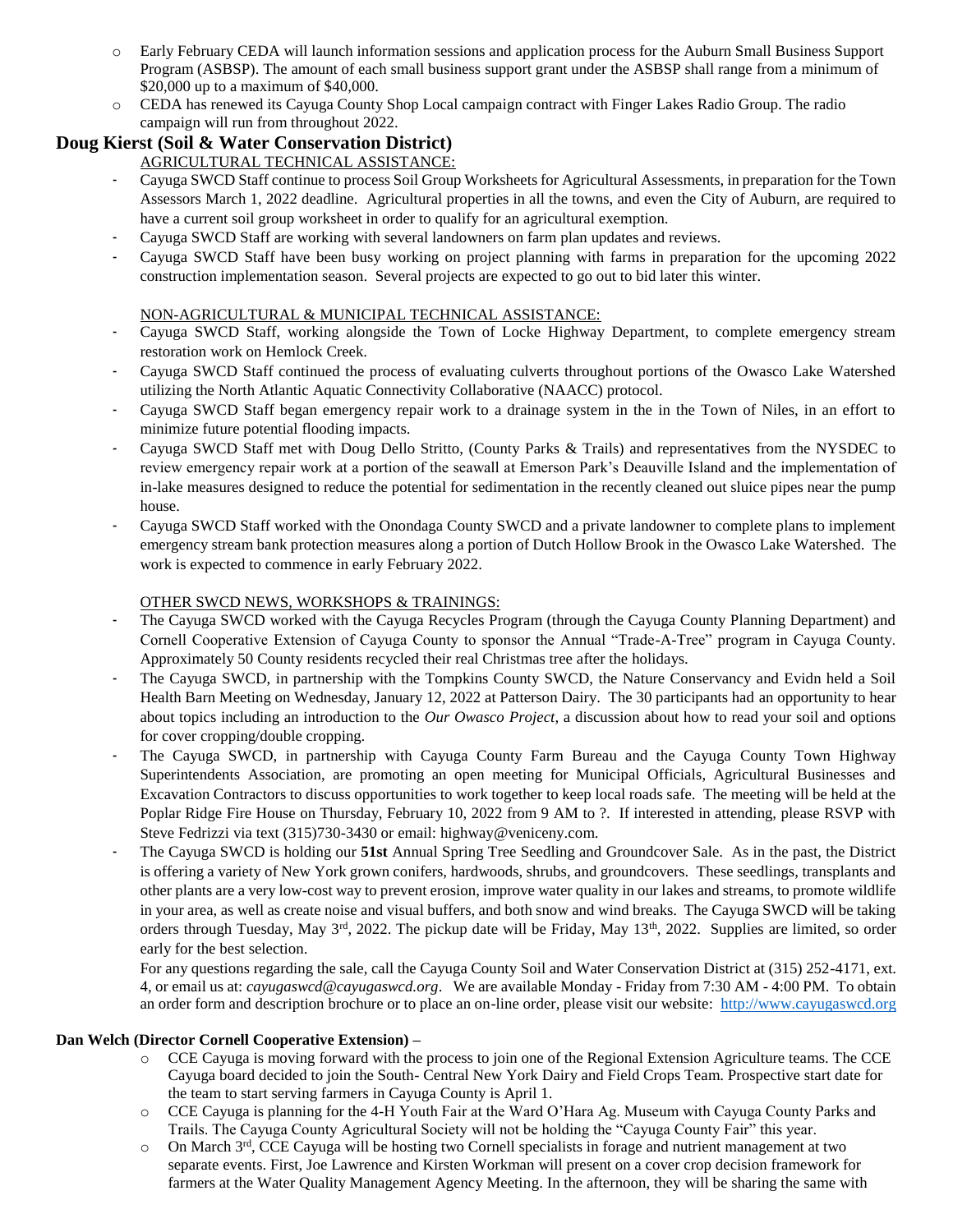farmers at Spruce Haven Farm. I'll forward details for both meetings for any legislators that are interested in attending.

o The CCE Cayuga nutrition program began weekly workshops at the ABC Play Space, providing families with children information on healthy recipes and cooking at home.

### **Karen Kuhl (Tourism) –**

|                                                   | Occ $%$ |      |      | ADR    |        |        | <b>RevPAR</b> |       |       |
|---------------------------------------------------|---------|------|------|--------|--------|--------|---------------|-------|-------|
|                                                   | 2021    | 2020 | 2019 | 2021   | 2020   | 2019   | 2021          | 2020  | 2019  |
| Current Month - December<br>2021 vs December 2020 | 40.5    | 38.0 | 39.0 | 105.45 | 86.70  | 96.33  | 42.74         | 32.91 | 37.53 |
| Year to Date - December<br>2021 vs December 2020  | 54.4    | 40.0 | 51.5 | 121.32 | 104.97 | 113.71 | 66.00         | 42.01 | 58.56 |

### o eCommunications

- 1/13/22: January Newsletter: 32% open rate, 3% CTR
- <sup>1</sup>/15/22: Jan1/5/22: Lodging Highlights: 52% open rate, 8% CTR
- 1/5/22: Lodging Highlights: 52% open rate, 8% CTR
- $1/11/22$ : Women Owned Business: 44% open rate, NA CTR
- $1/18/22$ : 100K invite: 27% open rate, 2% CTR
- o Public Relations
	- CBS the CBS special of the Cayuga County dairy industry aired January 15th <https://www.cbsnews.com/news/milk-consumption-dairy-farmers/>
	- Bridge Street to promote Brave Women Winter
	- Black News Media to promote Harriet Tubman's chosen hometown
	- FLTA presentation of repositioning to promote HT's chosen hometown
- o Groups
	- Regional Profile Sheet creation for ABA Breakfast sponsored by NY partners.
	- Continuing conversations with the NYS UGRR Consortium & Niagara Bound Tours regarding Harriet Tubman and UGRR tours
- o Marketing Campaigns
	- Brave Women The Brave Women 100K is in full force and we've engaged an audience from NY as well as Illinois, Wisconsin, Virginia, Vermont and New Jersey. The Brave Women Winter campaign is active until March 31st, when it will transition to the three-season content.
	- Hibercation Hibercation packages are being prepared for distribution at the participating hotels. The campaign has placed our Hibercation landing page as one of our top landing pages.
- o Cultural Tourism Public Relations
	- **Partnerships with city of Auburn and Cayuga County historians to update and release the Cayuga County**  $\&$ Auburn Underground Railroad Driving Tour expected to launch March 2022.
	- In partnership with The Muldrow Group, CEDA and the Cayuga County Chamber we are working to develop the Cayuga County guide to diverse owned businesses.
	- Tourism office is preparing a poster, highlighting the primary locations that tell Harriet Tubman's story to inform the front-line help educate them of the information to be shared to visitors.
- o MMI TravMedia North America
	- Karen Kuhl attended the MMI North America event on Jan 27th, held meetings with 24 media influencers, travel writers and industry professionals. The interest was high for Harriet Tubman, scenic drives, soft outdoor adventure, Brave Women, and luxury product. We will be doing follow up with the media and look forward to continued interest that might lead to more FAM trips and writeups of our destination.
- o Upcoming work
	- Feb In the process of finalizing two familiarization trips with journalists
	- Feb/Mar Letters to the Editor With The Citizen we're launching a pride building campaign calling Cayuga County residents to submit letters to the editor expressing why they are proud to live in Harriet Tubman's hometown.
	- Mar/Apr Treasurers Along Erie Canal app is being expanded to include birding locations.

\*\*Glossary: Occ = Occupancy Tax, ADR = Average Daily Rate, REVPAR = Revenue Per Available Room, CTR = Click Through Rate